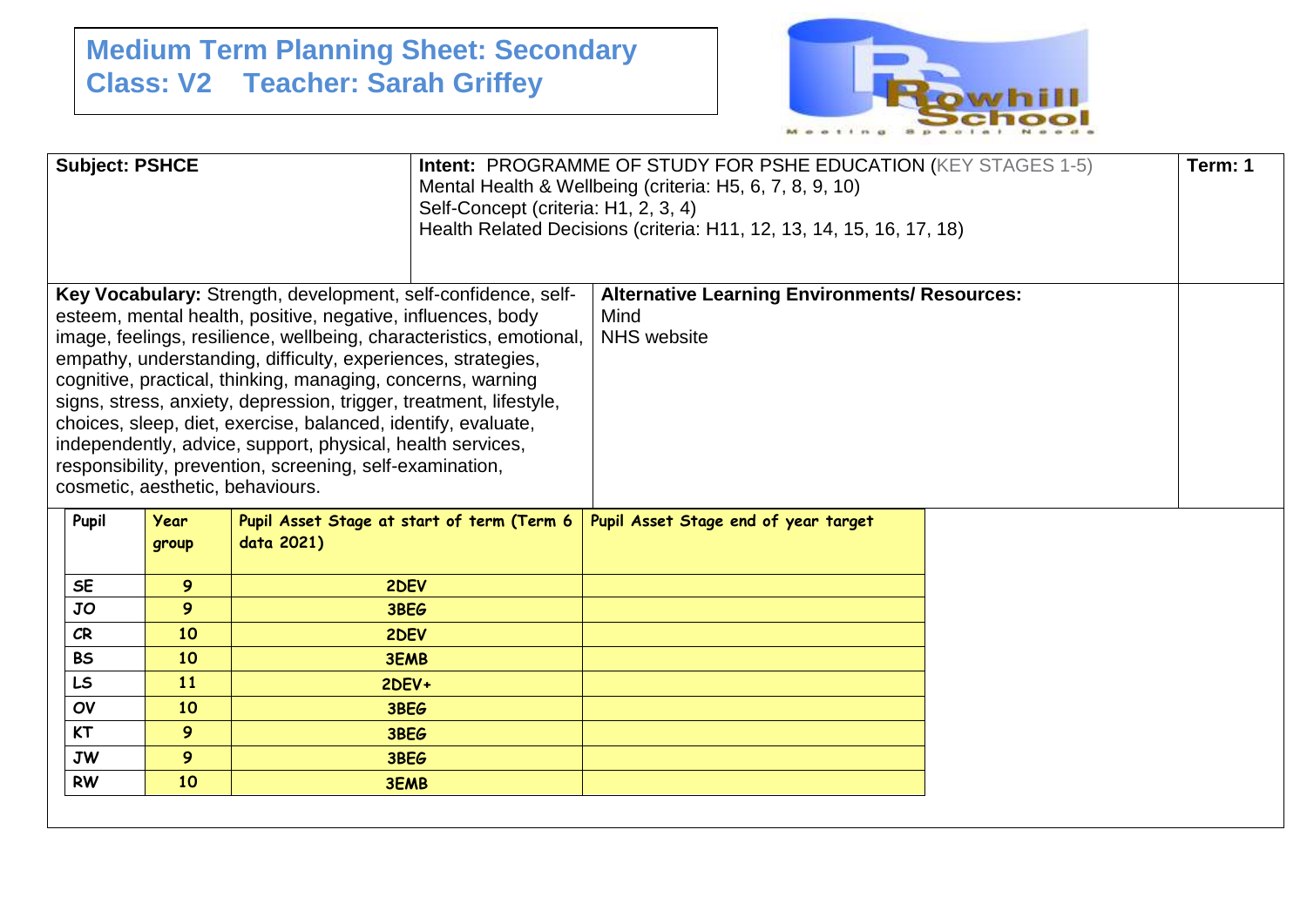|          |                                                                     | <b>SE</b> | <b>JO</b> | CR | <b>BS</b> | LS. | OV | KT | <b>JW</b> | <b>RW</b> |
|----------|---------------------------------------------------------------------|-----------|-----------|----|-----------|-----|----|----|-----------|-----------|
| Level 1  | Can talk about how exercise and sleep affect the body               |           |           |    |           |     |    |    |           |           |
|          | Can recognise medicines and who to trust to administer              |           |           |    |           |     |    |    |           |           |
|          | To ask for help appropriately                                       |           |           |    |           |     |    |    |           |           |
|          | Can deal with simple injuries                                       |           |           |    |           |     |    |    |           |           |
| Level 2  | Recognise safe or unsafe substances (alcohol/ drugs)                |           |           |    |           |     |    |    |           |           |
|          | Understand and can talk about being safe at home and outside        |           |           |    |           |     |    |    |           |           |
|          | Take responsibility for own prescribed medication                   |           |           |    |           |     |    |    |           |           |
| Level 3  | Can express how to stay safe (online, roads etc.)                   |           |           |    |           |     |    |    |           |           |
|          | Understand that smoking is bad for you                              |           |           |    |           |     |    |    |           |           |
|          | Know which choices can affect your health                           |           |           |    |           |     |    |    |           |           |
|          | Knows what an emergency is and who to call                          |           |           |    |           |     |    |    |           |           |
|          | Knows how to get help in an emergency                               |           |           |    |           |     |    |    |           |           |
| Level 4  | Explain how to avoid hazards or risks                               |           |           |    |           |     |    |    |           |           |
|          | Know how to call for help in an emergency                           |           |           |    |           |     |    |    |           |           |
|          | Goes to correct professional regularly or when required             |           |           |    |           |     |    |    |           |           |
| Level 5  | Know how to protect themselves online                               |           |           |    |           |     |    |    |           |           |
|          | Knows the difference between legal and illegal drugs                |           |           |    |           |     |    |    |           |           |
|          | Looks after minor health problems                                   |           |           |    |           |     |    |    |           |           |
| Level 6  | Can describe how exercise affects the body                          |           |           |    |           |     |    |    |           |           |
|          | Recognise what a habit is                                           |           |           |    |           |     |    |    |           |           |
| Level 7  | Know strategies that can be used for personal safety                |           |           |    |           |     |    |    |           |           |
|          | How different habits impact on their health                         |           |           |    |           |     |    |    |           |           |
|          | Understands the different reasons why people use drugs              |           |           |    |           |     |    |    |           |           |
| Level 8  | Understands legalities of drugs, tobacco and alcohol                |           |           |    |           |     |    |    |           |           |
|          | Understands the risks of unhealthy choices                          |           |           |    |           |     |    |    |           |           |
|          | Can keep safe online                                                |           |           |    |           |     |    |    |           |           |
|          | Understands the reasons for immunisations                           |           |           |    |           |     |    |    |           |           |
| Level 9  | Knows the long term, mental and physical risks of unhealthy choices |           |           |    |           |     |    |    |           |           |
|          | Can report issues regarding personal safety                         |           |           |    |           |     |    |    |           |           |
| Level 10 | Can understand eating disorders and their consequences              |           |           |    |           |     |    |    |           |           |
|          | Understand and administer first aid                                 |           |           |    |           |     |    |    |           |           |
|          | Can produce a healthy lifestyle plan                                |           |           |    |           |     |    |    |           |           |
|          | Know the laws regarding weapons and classes of drugs                |           |           |    |           |     |    |    |           |           |
|          | Understands the symptoms and treatment of mental health             |           |           |    |           |     |    |    |           |           |
|          | Understands recommended daily allowances                            |           |           |    |           |     |    |    |           |           |
| Level 11 | Manages own mental health well-being and seek help where necessary  |           |           |    |           |     |    |    |           |           |
|          | Understand substance abuse, its terms and misuse                    |           |           |    |           |     |    |    |           |           |
|          | Identify and manages harassment and stalking                        |           |           |    |           |     |    |    |           |           |
|          | Knows about drink/ drug driving laws and their consequences         |           |           |    |           |     |    |    |           |           |
| Level 12 | Understand the penalties associated with possession and supply      |           |           |    |           |     |    |    |           |           |
|          | Knows where to go for help and support locally and nationally       |           |           |    |           |     |    |    |           |           |

**Prior Learning: Relationship, emotional wellbeing and healthy lifestyles work.**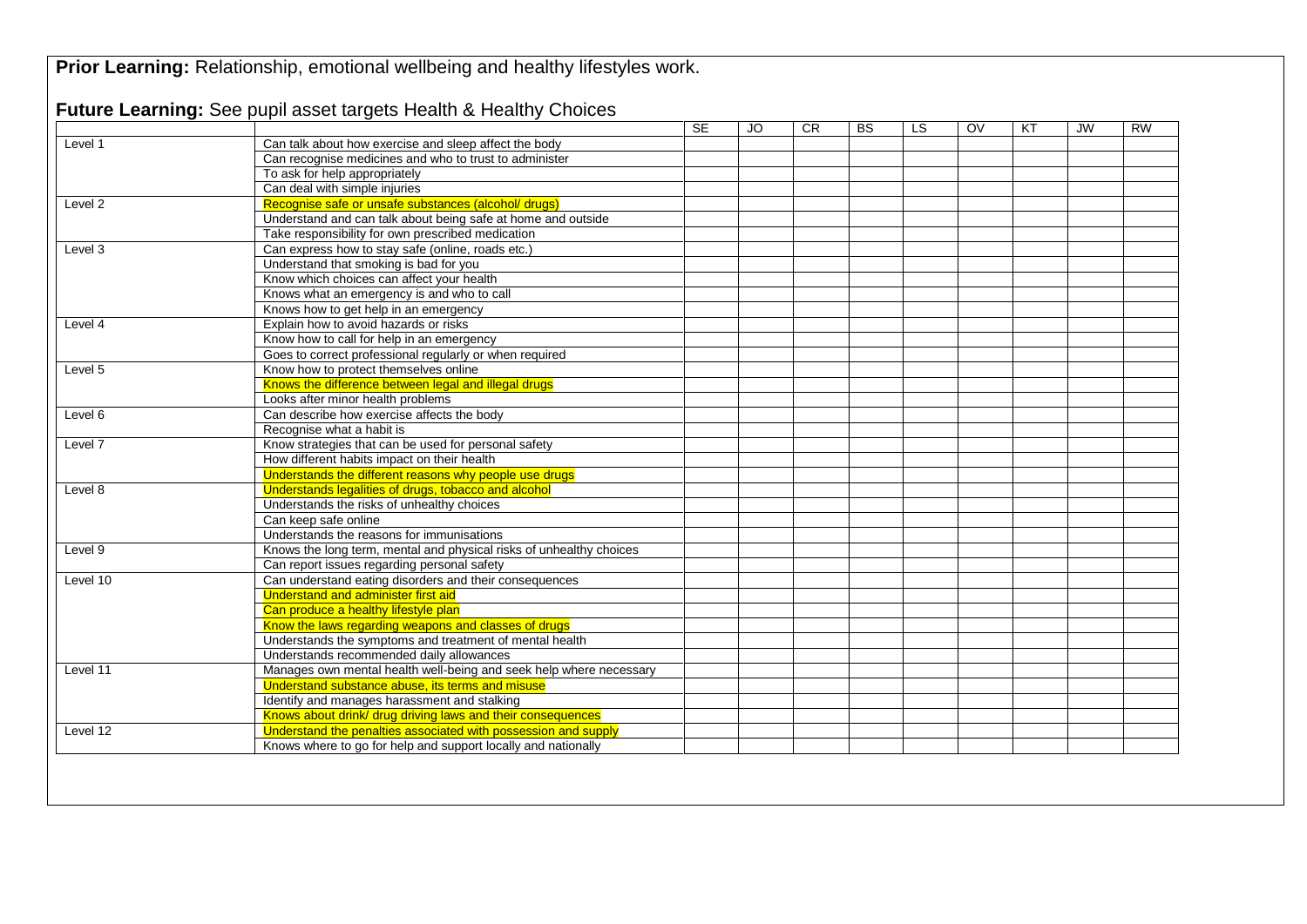## **Unit Expectations:**

All: To gain an understanding of mental health, different types of conditions. To know of the charity Mind and be able to seek support when needed. To understand the connection with diet, sleep, exercise and use of drugs.

Some: To be able to explain different mental health conditions, the symptoms and treatments available.

A Few: To identify how metal health is impacted on by the media "BODY IMAGE".

## **Links with other subjects:** Science/ ICT/ Emotional Wellbeing sessions/ PE/ Food technology

## **Pupil Asset Milestones to be achieved:**

See future learning colour coded grid – to be monitored every session.

| <b>WK</b>                    | <b>Content (Implementation) Activities</b>                                                   | <b>Learning Objectives (Impact)</b>                                                                                                                                                                                                                                                                                                                                                                                                                                                                                                                                                          | <b>Evaluation/EBI</b> |
|------------------------------|----------------------------------------------------------------------------------------------|----------------------------------------------------------------------------------------------------------------------------------------------------------------------------------------------------------------------------------------------------------------------------------------------------------------------------------------------------------------------------------------------------------------------------------------------------------------------------------------------------------------------------------------------------------------------------------------------|-----------------------|
| 1<br>01/09/2021              | Review of learning to establish data<br>Introduction into Term 1 topic                       | Introduce topic<br>Learners to understand requirements of course and qualification<br>Learners to know pupil asset level and what they need to achieve.<br>H1 to accurately assess their areas of strength and development, and where<br>appropriate, act upon feedback<br>H11. to make informed lifestyle choices regarding sleep, diet and exercise<br>H12. the benefits of having a balanced approach to spending time online<br>H13. to identify, evaluate and independently access reliable sources of<br>information, advice and support for all aspects of physical and mental health |                       |
| $\overline{2}$<br>06/09/2021 | What are mental health problems?<br>Power point session no1 slides 1-9                       | Video clips<br>Heads together campaign - prince William/ lady gaga<br>To gain an understanding of mental health<br>Am I the only one who feels this way?<br>Are people with mental health problems dangerous?<br>H2 how self-confidence self-esteem, and mental health are affected<br>positively and negatively by internal and external influences and ways of<br>managing this<br>H5 the characteristics of mental and emotional health; to develop empathy<br>and understanding about how daily actions can affect people's mental health                                                |                       |
|                              | What types of mental health problems are<br>there?<br>Power point session no2 slides 10 - 20 | All types of mental health problems (TO KNOW ABOUT):<br>Anxiety<br>Phobias<br>Depression<br>Worksheets/ videos/ game<br>H8 to recognise warning signs of common mental and emotional health<br>concerns (including stress, anxiety and depression), what might trigger them<br>and what help or treatment is available                                                                                                                                                                                                                                                                       |                       |
| 3<br>13/09/2021              | What types of mental health problems are<br>there?<br>Power point session no3 slides 21 - 35 | All types of mental health problems (TO KNOW ABOUT):<br>Obsessive-compulsive disorder<br>Eating problems<br>Bipolar disorder<br>Schizophrenia<br>Personality disorder<br>Celebrities/ stories - real life examples                                                                                                                                                                                                                                                                                                                                                                           |                       |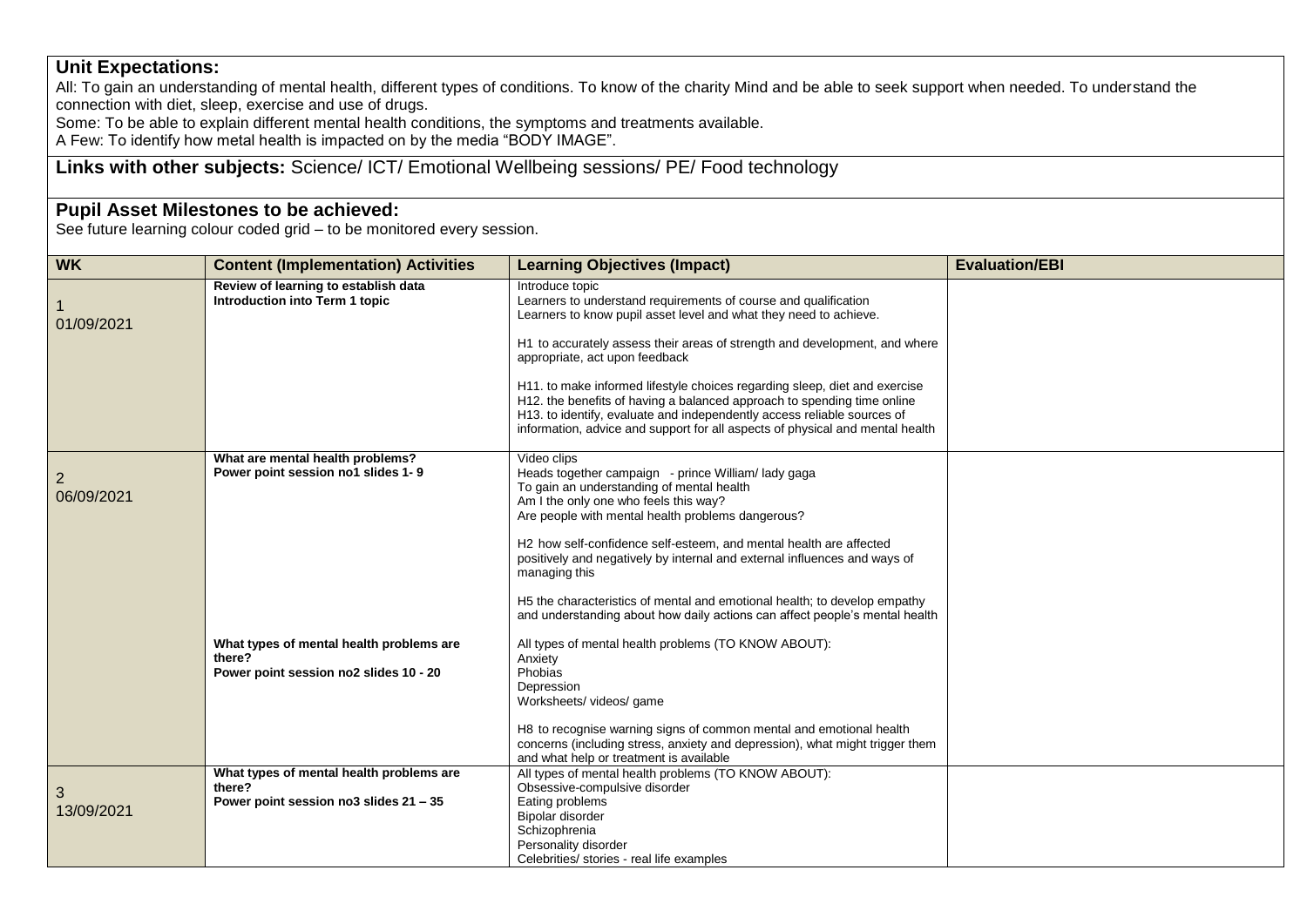|            | What types of mental health problems are<br>there?<br>Power point session no4 slides 36 -47 | H3 how different media portray idealised and artificial body shapes; how this<br>influences body satisfaction and body image and how to critically appraise<br>what they see and manage feelings about this<br>All types of mental health problems (TO KNOW ABOUT):<br>Panic attacks<br>Self-harm<br>Psychosis<br>Suicidal feelings<br>Celebrities/ stories - real life examples<br>Recap video from Mind on mental health disorders<br>H8 to recognise warning signs of common mental and emotional health<br>concerns (including stress, anxiety and depression), what might trigger them |  |
|------------|---------------------------------------------------------------------------------------------|---------------------------------------------------------------------------------------------------------------------------------------------------------------------------------------------------------------------------------------------------------------------------------------------------------------------------------------------------------------------------------------------------------------------------------------------------------------------------------------------------------------------------------------------------------------------------------------------|--|
|            |                                                                                             | and what help or treatment is available                                                                                                                                                                                                                                                                                                                                                                                                                                                                                                                                                     |  |
|            | What types of mental health problems are                                                    | Winnie the pooh - story and link characters to identify different mental health                                                                                                                                                                                                                                                                                                                                                                                                                                                                                                             |  |
| 4          | there?                                                                                      | problems                                                                                                                                                                                                                                                                                                                                                                                                                                                                                                                                                                                    |  |
| 20/09/2021 | Power point session no5 slides 49 - 57                                                      | Watch short video see and talk about characters and mental health                                                                                                                                                                                                                                                                                                                                                                                                                                                                                                                           |  |
|            |                                                                                             | problems                                                                                                                                                                                                                                                                                                                                                                                                                                                                                                                                                                                    |  |
|            |                                                                                             |                                                                                                                                                                                                                                                                                                                                                                                                                                                                                                                                                                                             |  |
|            | What causes mental health problems                                                          | Identify causes of mental health problems                                                                                                                                                                                                                                                                                                                                                                                                                                                                                                                                                   |  |
|            | Power point session no6 slides 58 -62                                                       | Worksheet activity                                                                                                                                                                                                                                                                                                                                                                                                                                                                                                                                                                          |  |
|            |                                                                                             |                                                                                                                                                                                                                                                                                                                                                                                                                                                                                                                                                                                             |  |
|            |                                                                                             | H9. the importance of and ways to pre-empt common triggers and respond<br>to warning signs of unhealthy coping strategies, such as self-harm and                                                                                                                                                                                                                                                                                                                                                                                                                                            |  |
|            |                                                                                             | eating disorders in themselves and others [NB It is important to avoid                                                                                                                                                                                                                                                                                                                                                                                                                                                                                                                      |  |
|            |                                                                                             | teaching methods and resources that provide instruction on ways of self-                                                                                                                                                                                                                                                                                                                                                                                                                                                                                                                    |  |
|            |                                                                                             | harming, restricting food inducing vomiting, hiding behaviour from others                                                                                                                                                                                                                                                                                                                                                                                                                                                                                                                   |  |
|            |                                                                                             | etc., or that might provide inspiration for pupils who are more vulnerable                                                                                                                                                                                                                                                                                                                                                                                                                                                                                                                  |  |
|            |                                                                                             | (e.g. personal accounts of weight change).                                                                                                                                                                                                                                                                                                                                                                                                                                                                                                                                                  |  |
|            |                                                                                             |                                                                                                                                                                                                                                                                                                                                                                                                                                                                                                                                                                                             |  |
|            |                                                                                             | H10. how to recognise when they or others need help with their mental                                                                                                                                                                                                                                                                                                                                                                                                                                                                                                                       |  |
|            |                                                                                             | health and wellbeing; to explore and analyse ethical issues when peers                                                                                                                                                                                                                                                                                                                                                                                                                                                                                                                      |  |
|            |                                                                                             | need help; strategies and skills to provide basic support and identify and                                                                                                                                                                                                                                                                                                                                                                                                                                                                                                                  |  |
|            |                                                                                             | access the most appropriate sources of help.                                                                                                                                                                                                                                                                                                                                                                                                                                                                                                                                                |  |
|            |                                                                                             |                                                                                                                                                                                                                                                                                                                                                                                                                                                                                                                                                                                             |  |
|            | How are mental health problems diagnosed?                                                   | https://www.mind.org.uk/information-support/tips-for-everyday-living/                                                                                                                                                                                                                                                                                                                                                                                                                                                                                                                       |  |
| 5          | Power point session no7 slides 63 - 67                                                      |                                                                                                                                                                                                                                                                                                                                                                                                                                                                                                                                                                                             |  |
|            |                                                                                             | Follow link - going on to LGBQT (Talk through and watch videos)                                                                                                                                                                                                                                                                                                                                                                                                                                                                                                                             |  |
| 27/09/2021 |                                                                                             | know what a diagnosis is and who is involved                                                                                                                                                                                                                                                                                                                                                                                                                                                                                                                                                |  |
|            |                                                                                             |                                                                                                                                                                                                                                                                                                                                                                                                                                                                                                                                                                                             |  |
|            | What can I do to help myself                                                                | Understand how to maintain own mental health                                                                                                                                                                                                                                                                                                                                                                                                                                                                                                                                                |  |
|            | Power point session no8 slides 68 - 80                                                      | Worksheet - discussion activities                                                                                                                                                                                                                                                                                                                                                                                                                                                                                                                                                           |  |
|            |                                                                                             | H6 about change and its impact on mental health and wellbeing and to                                                                                                                                                                                                                                                                                                                                                                                                                                                                                                                        |  |
|            |                                                                                             | recognise the need for emotional support during life changes and/or difficult                                                                                                                                                                                                                                                                                                                                                                                                                                                                                                               |  |
|            |                                                                                             | experiences                                                                                                                                                                                                                                                                                                                                                                                                                                                                                                                                                                                 |  |
|            |                                                                                             | H4 strategies to develop assertiveness and build resilience to peer and                                                                                                                                                                                                                                                                                                                                                                                                                                                                                                                     |  |
|            |                                                                                             | other influences that affect both how they think about themselves and their                                                                                                                                                                                                                                                                                                                                                                                                                                                                                                                 |  |
|            |                                                                                             | health and wellbeing                                                                                                                                                                                                                                                                                                                                                                                                                                                                                                                                                                        |  |
|            |                                                                                             |                                                                                                                                                                                                                                                                                                                                                                                                                                                                                                                                                                                             |  |
|            | <b>Treatments available</b>                                                                 | To identify NHS treatments                                                                                                                                                                                                                                                                                                                                                                                                                                                                                                                                                                  |  |
|            | Power point session no10 slides 83 - 87                                                     | Discussion/worksheet                                                                                                                                                                                                                                                                                                                                                                                                                                                                                                                                                                        |  |
|            |                                                                                             |                                                                                                                                                                                                                                                                                                                                                                                                                                                                                                                                                                                             |  |
|            |                                                                                             | H7 a broad range of strategies — cognitive and practical — for promoting                                                                                                                                                                                                                                                                                                                                                                                                                                                                                                                    |  |
|            |                                                                                             |                                                                                                                                                                                                                                                                                                                                                                                                                                                                                                                                                                                             |  |